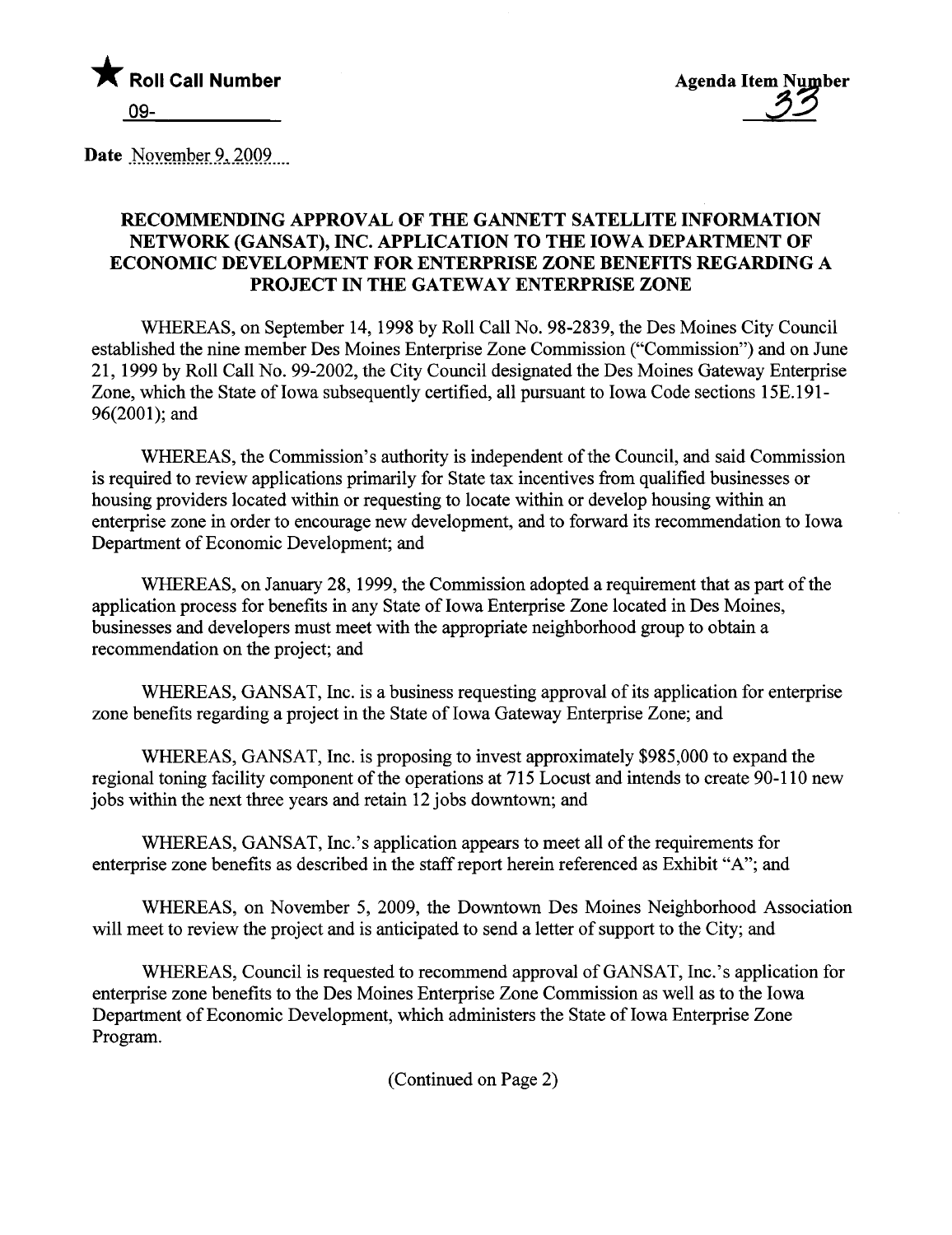



Date November 9, 2009

NOW, THEREFORE, BE IT RESOLVED by the City Council of the City of Des Moines, Iowa, that:

- 1. The staff report describing how GANSAT, Inc.'s application meets the requirements for enterprise zone benefits, herein referenced as Exhibit "A", is hereby accepted.
- 2. GANSAT, Inc.'s application is recommended for approval to the Des Moines Enterprise Zone Commission and to the Iowa Deparment of Economic Development.
- 3. The Office of Economic Development is directed to transmit a copy of ths Roll Call to the Commission and to the Iowa Deparment of Economic Development and is directed to conduct project compliance monitoring.
- 4. Upon approval of the application by the Iowa Department of Economic Development, the Mayor is authorized to execute and the City Clerk is directed to attest to his signature any documents necessary for GANSAT, Inc. to receive enterprise zone benefits.

(Council Communication No.  $09 - 797$  Attached)

APPROVED AS TO FORM:

Moved by to approve.

Michael F. Kelley **Assistant City Attorney** 

| <b>YEAS</b> | <b>NAYS</b>     | <b>PASS</b> | <b>ABSENT</b> |
|-------------|-----------------|-------------|---------------|
|             |                 |             |               |
|             |                 |             |               |
|             |                 |             |               |
|             |                 |             |               |
|             |                 |             |               |
|             |                 |             |               |
|             |                 |             |               |
|             |                 |             |               |
|             | <b>APPROVED</b> |             |               |
|             |                 |             |               |

#### **CERTIFICATE**

I, DIANE RAUH, City Clerk of said City hereby HENSLEY COLLEGER COLLEGER COUNCIL COLLEGER COUNCIL OF CERTIFY THAT AT A meeting of the City Council of said City of Des Moines, held on the above date, among other proceedings the above was adopted.

> IN WITNESS WHEREOF, I have hereunto set my hand and affixed my seal the day and year first above written.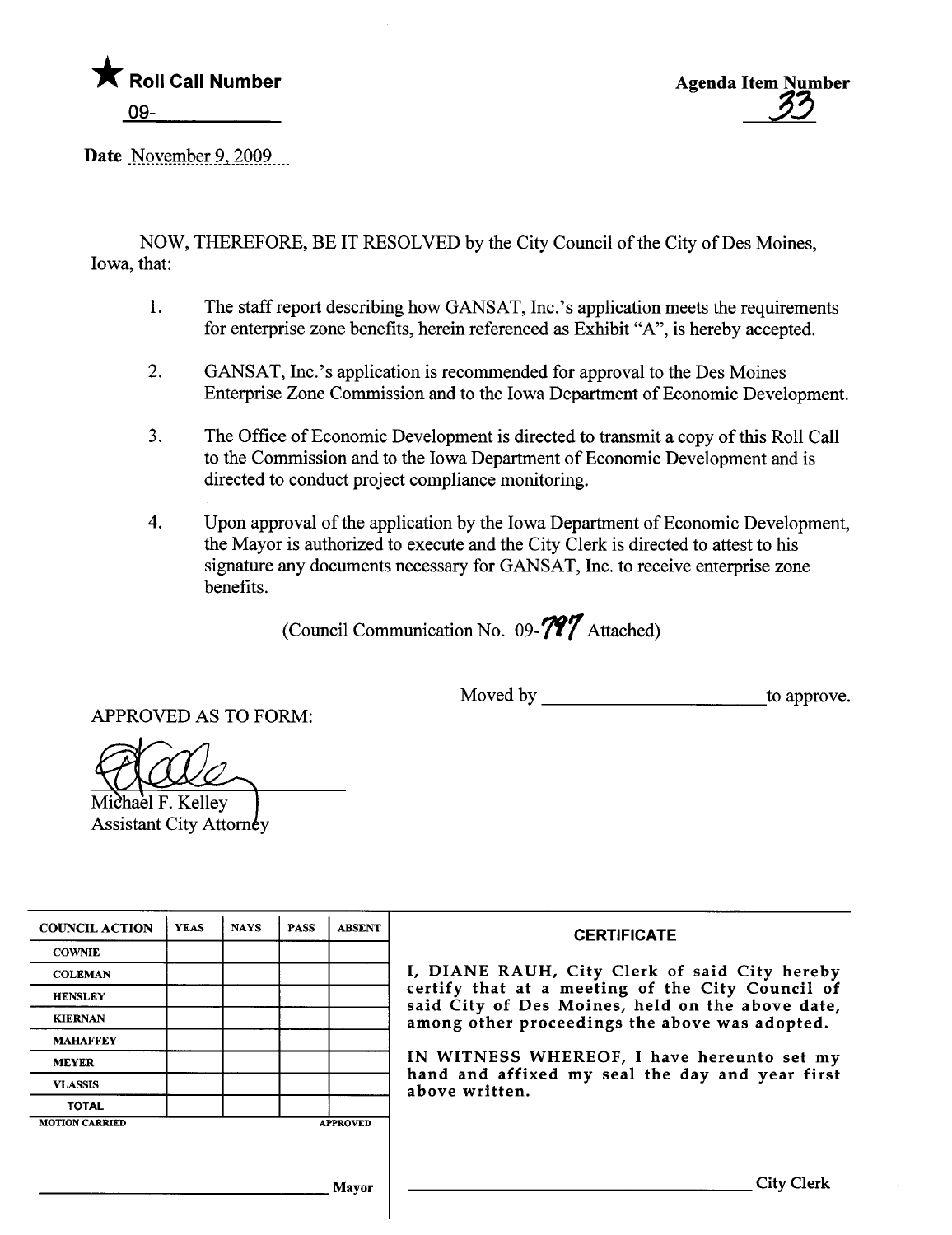## GA TEWA Y ENTERPRISE ZONE (EZ-3)

## Staff Report Regarding Application for Benefits (Commercial/Industrial Uses)

Applicant Name: Gannett Satellite Information Network (GANSAT), Inc.

Project Location: 715 Locust Street, Des Moines, Iowa

## Project Summary:

GANSAT, Inc. is requesting approval of its application for State of Iowa enterprise zone benefits regarding a \$985,000 project to expand operations at 715 Locust Street in the Gateway Enterprise Zone. The company will create 90-110 new jobs and retain 12 jobs downtown.

GANSAT currently employs approximately 76 people in downtown Des Moines. With its proposed project, GANSAT anticipates the creation of 90-110 additional positions over a 3-year period. These new positions wil include wages ranging from \$12.84/hour to \$28.31/hour.

Construction is scheduled to start November 2009 with completion in late 2010.

| <b>Meets Statutory</b><br><b>Requirements:</b> |                                                                                                                                                                                                                                                                     |
|------------------------------------------------|---------------------------------------------------------------------------------------------------------------------------------------------------------------------------------------------------------------------------------------------------------------------|
| X                                              | 1. Business has not closed or substantially reduced its operation(s) in one area of lowa<br>and relocated into the Enterprise Zone.                                                                                                                                 |
| X                                              | 2. Business is not retail or a business whose entrance is limited by a cover charge or<br>membership requirement.                                                                                                                                                   |
| $\boldsymbol{\chi}$                            | 3. Business will provide all new "project" employees with one of the following:                                                                                                                                                                                     |
|                                                | a. 80% of medical and dental insurance, or<br>X.                                                                                                                                                                                                                    |
|                                                | b. Monetarily equivalent plan as referenced in Item a.                                                                                                                                                                                                              |
| X                                              | 4. Business will pay an average wage of \$18.00/hour for all new full-time project-related<br>positions and no less than \$12.84/hour.                                                                                                                              |
|                                                | <b>Average hourly wage for new positions: \$18.00/hour</b>                                                                                                                                                                                                          |
| X                                              | 5. Business is committed to creating a minimum of 10 full-time project-related positions<br>in the enterprise zone within three years of the lowa Department of Economic<br>Development's approval of the application and will maintain them for at least 10 years. |
|                                                | <b>Number of full-time positions to be created:</b> 90-110 jobs within three years (12)<br>jobs retained downtown)                                                                                                                                                  |
| X                                              | 6. Business will invest a minimum of \$985,000 within three years of the lowa<br>Department of Economic Development's approval of the application                                                                                                                   |
|                                                | New Capital Investment for Purposes of Enterprise Zone Program:                                                                                                                                                                                                     |
|                                                | <b>Building Remodeling</b><br>\$160,000                                                                                                                                                                                                                             |
|                                                |                                                                                                                                                                                                                                                                     |